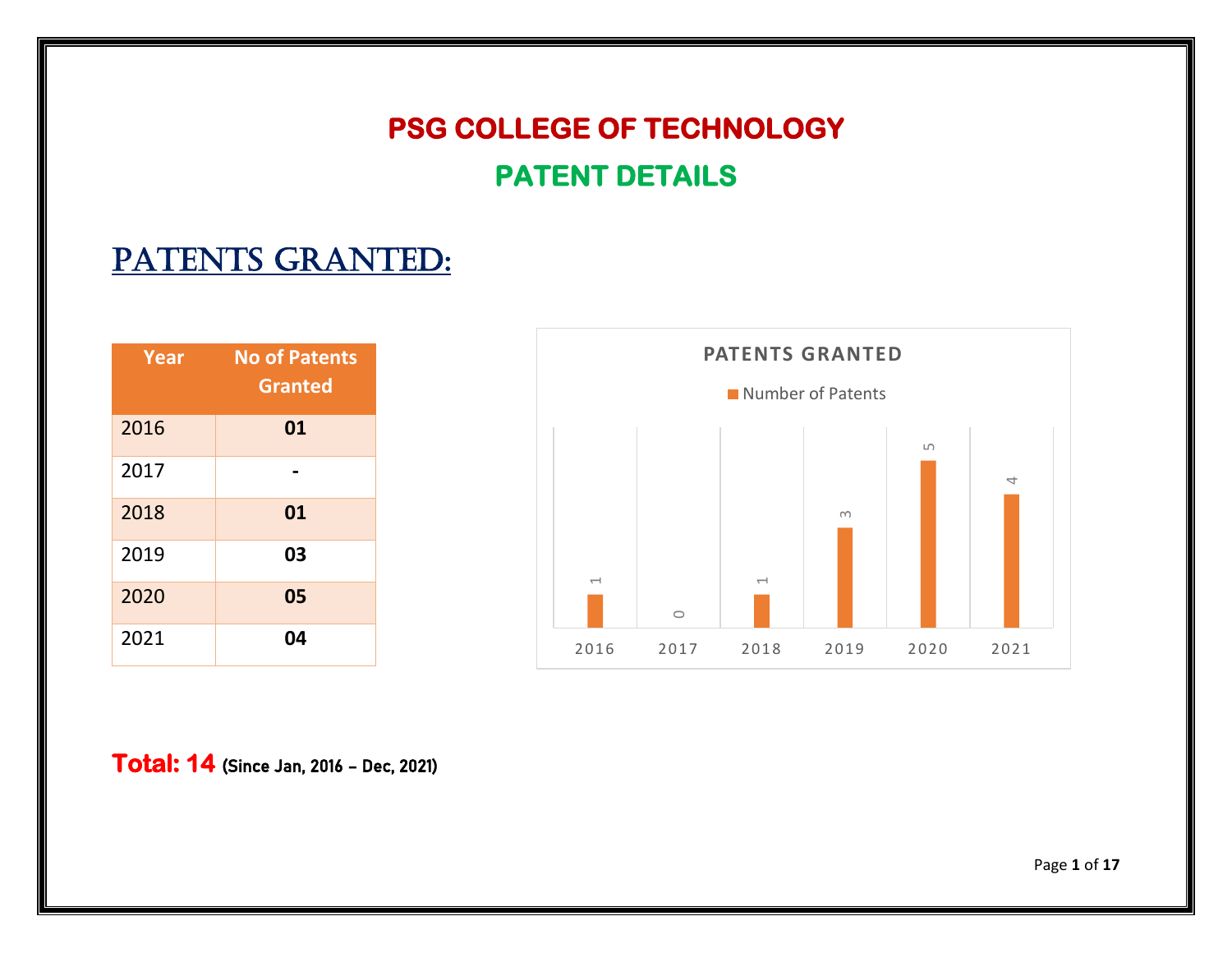| S <sub>1</sub><br><b>NO</b> | <b>INVENTORS</b>                                                                                                                                                                                                                                         | <b>TITLE</b>                                                           | <b>APPLICATION</b><br><b>NO</b> | <b>DATE OF</b><br><b>GRANT</b> |
|-----------------------------|----------------------------------------------------------------------------------------------------------------------------------------------------------------------------------------------------------------------------------------------------------|------------------------------------------------------------------------|---------------------------------|--------------------------------|
|                             |                                                                                                                                                                                                                                                          | 2016                                                                   |                                 |                                |
| 1                           | • K. PRAKASAN<br><b>C.S. RAMSHANKAR</b><br>$\bullet$<br>K. RANGANATHAN<br>A WET GRINDER TO IMPROVE PERFORMANCE AND<br>$\bullet$<br><b>EFFICIENCY</b><br><b>B. ARUN KARTHIK</b><br>$\bullet$<br>P. DHAMODHARAN<br>$\bullet$<br>S.KARTHIKEYAN<br>$\bullet$ |                                                                        | 2076/CHE/2008                   | 08-04-2016                     |
|                             |                                                                                                                                                                                                                                                          | 2018                                                                   |                                 |                                |
| $\overline{2}$              | • P.V. MOHANRAM,<br><b>MANAS RANJAN BISWAL,</b><br>$\bullet$<br>HAND GRIP DYNAMOMETER FOR MEASURING<br>A. SABAREESHWARAN,<br>$\bullet$<br>GRIP STRENGTH AND PINCHSTRENGTH<br><b>BENEDICT BIJU,</b><br><b>B. GIRIRAJ</b>                                  |                                                                        | 634/CHE/2012                    | 28-03-2018                     |
|                             |                                                                                                                                                                                                                                                          | 2019                                                                   |                                 |                                |
| 3                           | G. THILAGAVATHI,<br>$\bullet$<br><b>NIRMALA VARGHESE</b><br>$\bullet$                                                                                                                                                                                    | STRETCH WOVEN FABRIC FOR COMFORT FIT SARI<br><b>BLOUSE</b>             | 2919/CHE/2012                   | 20-03-2019                     |
| 4                           | <b>B. GIRIRAJ</b><br>$\bullet$                                                                                                                                                                                                                           | <b>BANANA FIBRE EXTRACTOR</b>                                          | 1880/CHE/2012                   | 04-07-2019                     |
| 5                           | V RAMAMURTHY<br>$\bullet$<br>J HEMA<br>J VIJAYEESWARRI                                                                                                                                                                                                   | AN ADSORBENT FOR EFFECTIVE FLUORIDE<br><b>REMOVAL FROM GROUNDWATER</b> | 4835/CHE/2015                   | 31-12-2019                     |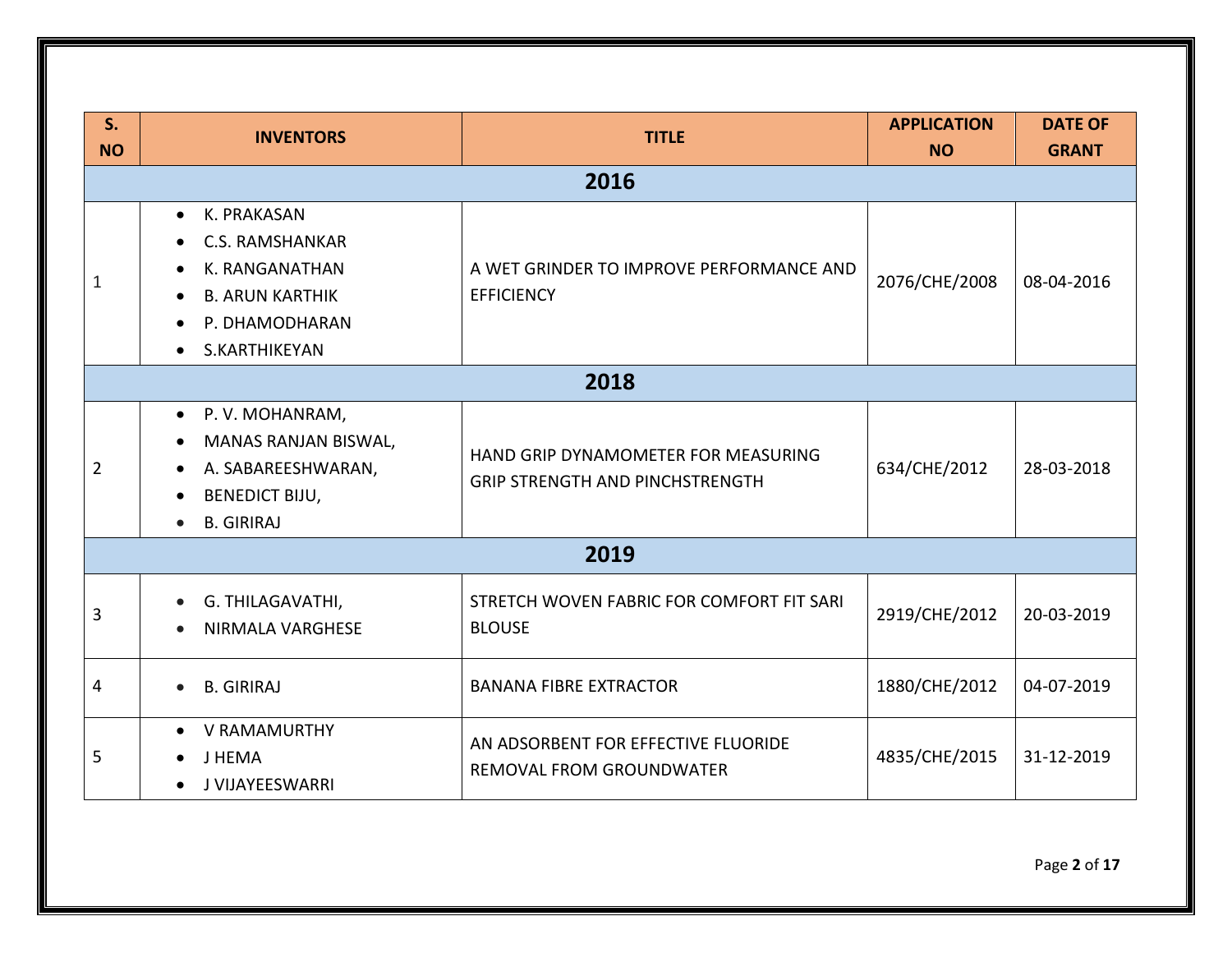|    | 2020                                                                                                                                                                    |                                                                                                           |               |            |  |  |
|----|-------------------------------------------------------------------------------------------------------------------------------------------------------------------------|-----------------------------------------------------------------------------------------------------------|---------------|------------|--|--|
| 6  | M. SENTHIL KUMAR,<br>$\bullet$<br>S. CHIDAMBARARAJA,<br>$\bullet$<br>G. PARTHIBAN                                                                                       | <b>ONION PEELER</b>                                                                                       | 2288/CHE/2012 | 16-01-2020 |  |  |
| 7  | MANAS RANJAN BISWAL,<br>$\bullet$<br>E. SABAREESHWARAN<br>$\bullet$<br>ARUCHAMY,<br>MAHENDRAKUMAR NATARAJ,<br>$\bullet$<br>P.V.MOHANRAM                                 | NETTLE POLYMER HYBRID COMPOSITE                                                                           | 793/CHE/2014  | 06-03-2020 |  |  |
| 8  | <b>GANESH KUMAR</b><br>$\bullet$<br>NITHYANANDAM,<br>RADHAKRISHNAN PEZHINKATTIL<br>$\bullet$                                                                            | APPARATUS FOR MONITORING AND CONTROLLING<br>DIMENSIONAL VARIATIONS IN MACHINING<br>PROCESS OF A WORKPIECE | 1938/CHE/2014 | 16-03-2020 |  |  |
| 9  | P.V. MOHANRAM,<br>$\bullet$<br>MANAS RANJAN BISWAL,<br>$\bullet$<br>B. SABAREESHWARAN,<br>$\bullet$<br>P. DHATCHANAMOORTHY,<br>$\bullet$<br>K. NAVEEN BABU<br>$\bullet$ | AUTOMATIC INFUSION MONITORING SYSTEM                                                                      | 1072/CHE/2012 | 07-07-2020 |  |  |
| 10 | • DR. JAGADEESH KANDASAMY<br>ANDAMUTHU,<br>ABDUL BASHETH JAMAL<br>$\bullet$<br>MOHIDEEN,<br>LAKSHMANPRASAD<br><b>MURUGESAN</b>                                          | A WHEELCHAIR ASSEMBLY FOR CLIMBING A<br><b>STAIRCASE</b>                                                  | 1386/CHE/2014 | 09-11-2020 |  |  |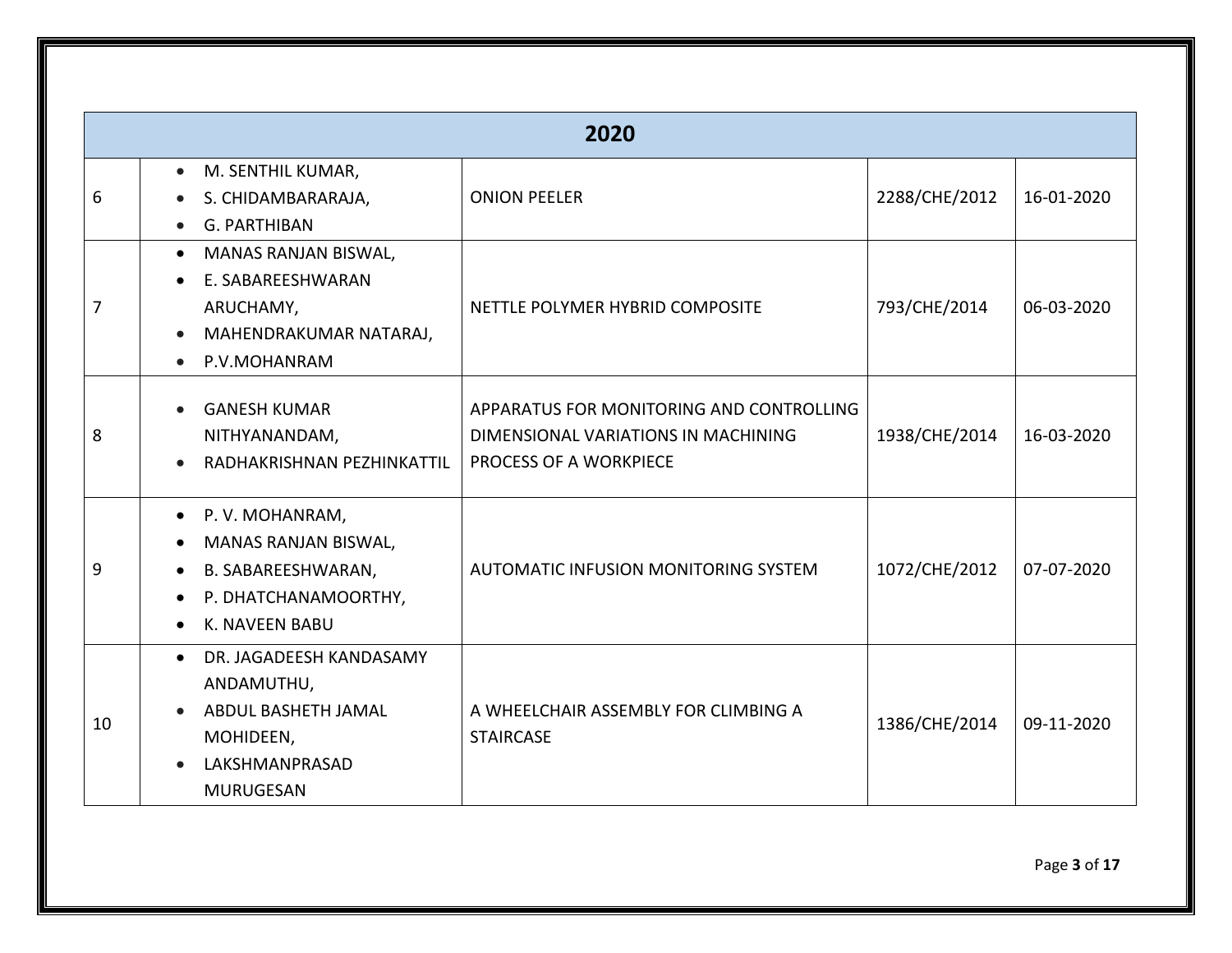|    | 2021                                                                                                                                                                       |                                                                          |               |            |  |  |
|----|----------------------------------------------------------------------------------------------------------------------------------------------------------------------------|--------------------------------------------------------------------------|---------------|------------|--|--|
| 11 | DR. SENTHILKUMAR<br>$\bullet$<br>MOVLEESWARAN,<br>$\bullet$<br>MOHANKUMAR KANDHASAMY<br>SELVARAJ,<br>RAVIPRAKASH SELVARAJU<br>KRISHNAVENI,<br><b>VINEETHRAJ PERUMALRAJ</b> | AUTOMATED SYSTEM AND METHOD FOR<br>CONTROLLING A VALVE OF A LPG CYLINDER | 646/CHE/2014  | 18-01-2021 |  |  |
| 12 | T. SIVAKUMAR,<br>$\bullet$<br>K.V. ARUN MAARI RAJHA,<br>$\bullet$<br>F.R.JEEVAN<br>$\bullet$                                                                               | ADVANCED TAMIL KEYBOARD                                                  | 3563/CHE/2013 | 25-01-2021 |  |  |
| 13 | SENTHILKUMAR<br>$\bullet$<br>MOULEESWARAN,<br>ARUNACHALAM MUTHIAH<br>$\bullet$                                                                                             | A FOLDABLE MECHANISM FOR A BICYCLE                                       | 3442/CHE/2014 | 26-04-2021 |  |  |
| 14 | MANIMUTHU ARUNMOZHI,<br>$\bullet$<br>SHANKARRAM VARADARAJAN<br>$\bullet$                                                                                                   | INTELLIGENT METERING AND CONTROLLING<br><b>SYSTEM FOR TRANSFORMERS</b>   | 3751/CHE/2014 | 27-08-2021 |  |  |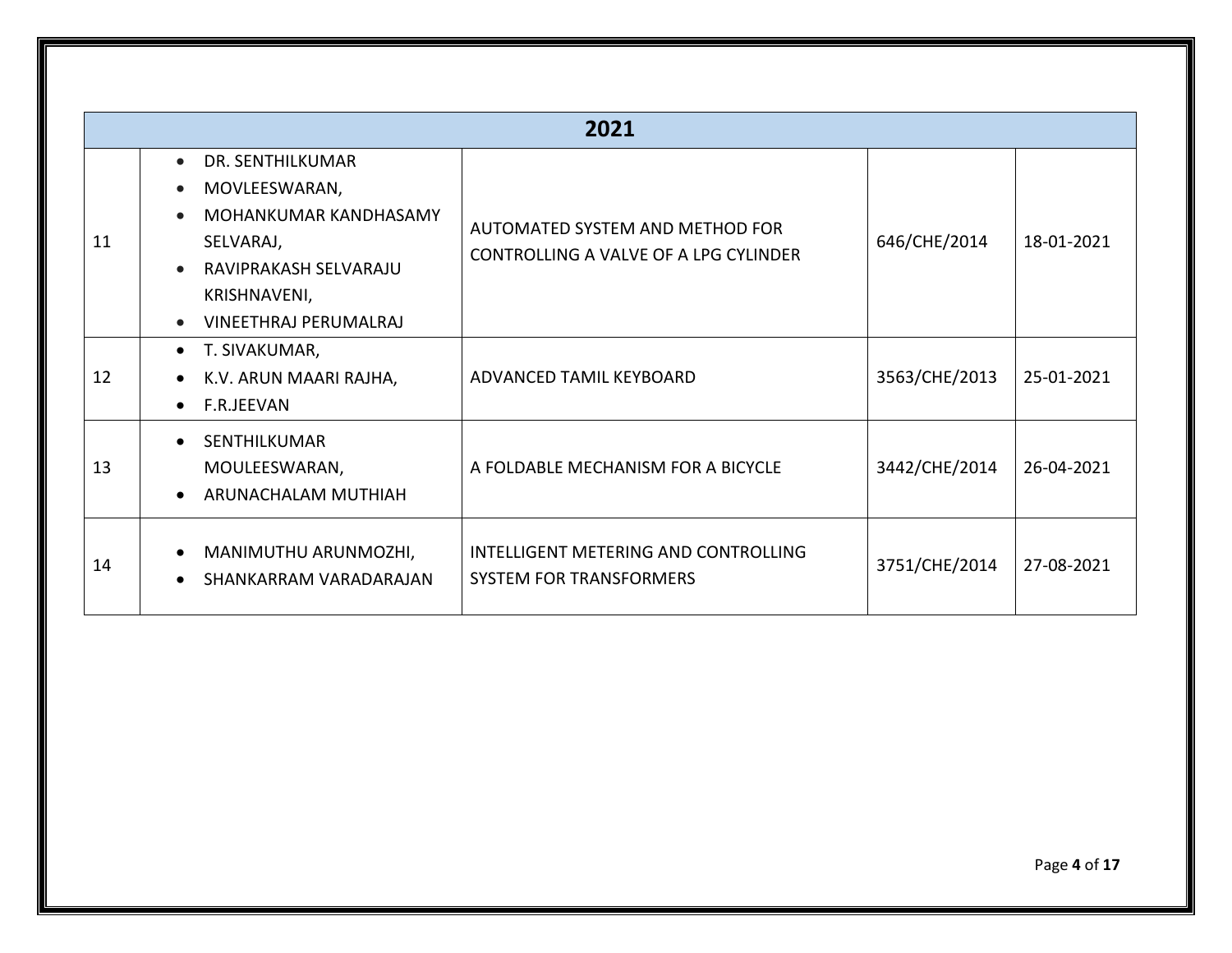## PATENTS PUBLISHED:

| Year | <b>No of Patents</b><br><b>Published</b> |
|------|------------------------------------------|
| 2016 | 09                                       |
| 2017 | 04                                       |
| 2018 | 20                                       |
| 2019 | 19                                       |
| 2020 | 06                                       |
| 2021 | 05                                       |



**Total**: **63** (Since Jan, 2016 – Dec, 2021)

Page **5** of **17**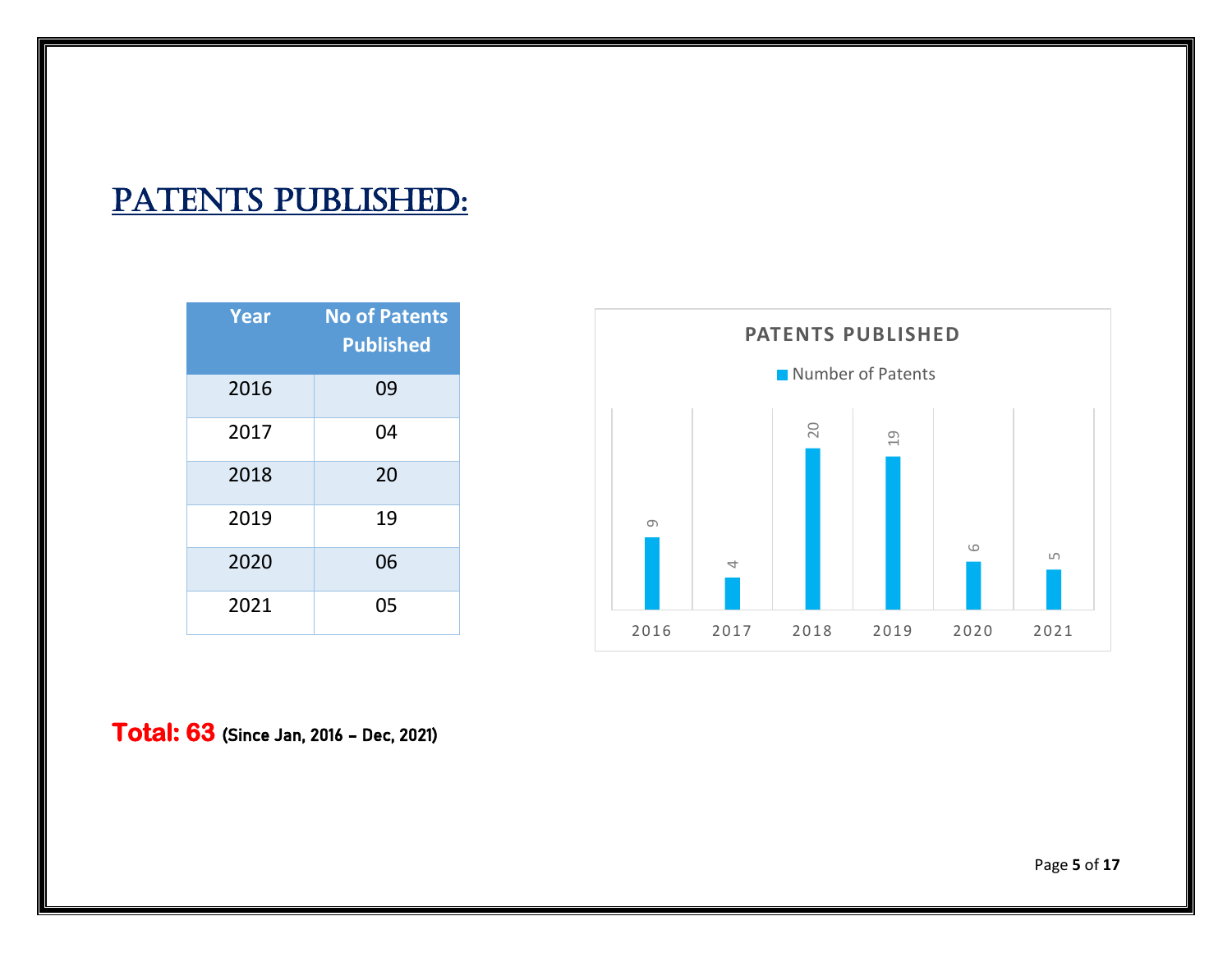| S.<br><b>NO</b>         | <b>NAME OF THE INVENTOR</b>                                                                                  | <b>TITLE OF INVENTION</b>                                                                                       | <b>PATENT</b><br><b>APPLICATION NO</b> | <b>DATE OF</b><br><b>FILING</b> | <b>DATE OF</b><br><b>PUBLICATION</b> |
|-------------------------|--------------------------------------------------------------------------------------------------------------|-----------------------------------------------------------------------------------------------------------------|----------------------------------------|---------------------------------|--------------------------------------|
|                         |                                                                                                              | 2016                                                                                                            |                                        |                                 |                                      |
| 1.                      | <b>GANESH KUMAR</b><br>$\bullet$<br>NITHYANANDAM<br>RADHAKRISHNAN<br>PEZHINKATTIL                            | PORTABLE INTELLIGENT<br>CONTROLLING SYSTEM FOR CNC<br><b>MACHINES</b>                                           | 1938/CHE/2014 A                        | 13/04/2014                      | 01/01/2016                           |
| $\mathbf{2}$            | ARUNACHALAM MUTHIAH<br>$\bullet$<br>SENTHILKUMAR<br>MOULEESWARAN                                             | A FOLDING MECHANISM FOR A<br><b>BICYCLE</b>                                                                     | 3442/CHE/2014 A                        | 11/07/2014                      | 26/02/2016                           |
| $\overline{\mathbf{3}}$ | <b>MOHIT SINGHALA</b><br>P.V.MOHANRAM                                                                        | <b>ALTERNATIVE AND</b><br><b>AUGMENTATIVE</b><br><b>COMMUNICATION SYSTEM</b>                                    | 2607/CHE/2013 A                        | 15/06/2013                      | 10/06/2016                           |
| 4                       | <b>MOHIT SINGHALA</b><br>$\bullet$<br>P.V.MOHANRAM<br>PRASANTH<br><b>ACHUTHAMENON</b><br>SYLAJAKUMARI        | PROSTHESIS CONTROL SYSTEM<br>FOR OBTAINING NEAR NORMAL<br><b>GAIT</b>                                           | 4113/CHE/2014 A                        | 22/08/2014                      | 01/07/2016                           |
| 5                       | <b>HEMA CHITRA</b><br>$\bullet$<br>SUBRAMANIAM<br><b>SUBHA RANI</b><br>SUNDARESAN<br><b>NIKILLA SUNDARAM</b> | AN INTEGRATED DEVELOPMENT<br>SYSTEM FOR MODELLING AND<br>PROTOTYPING AN APPLICATION<br>SPECIFIC NETWORK ON CHIP | 5631/CHE/2014 A                        | 07/11/2014                      | 01/07/2016                           |
| 6                       | <b>CHITRA ANNAMALAI</b><br><b>ENGELS RAJANGAM</b><br>$\bullet$                                               | AN AMORTIZED INFORMATION<br>RETRIEVAL SYSTEM FOR LARGE<br><b>INFORMATION REPOSITORIES</b>                       | 5564/CHE/2014 A                        | 05/11/2014                      | 01/07/2016                           |

Page **6** of **17**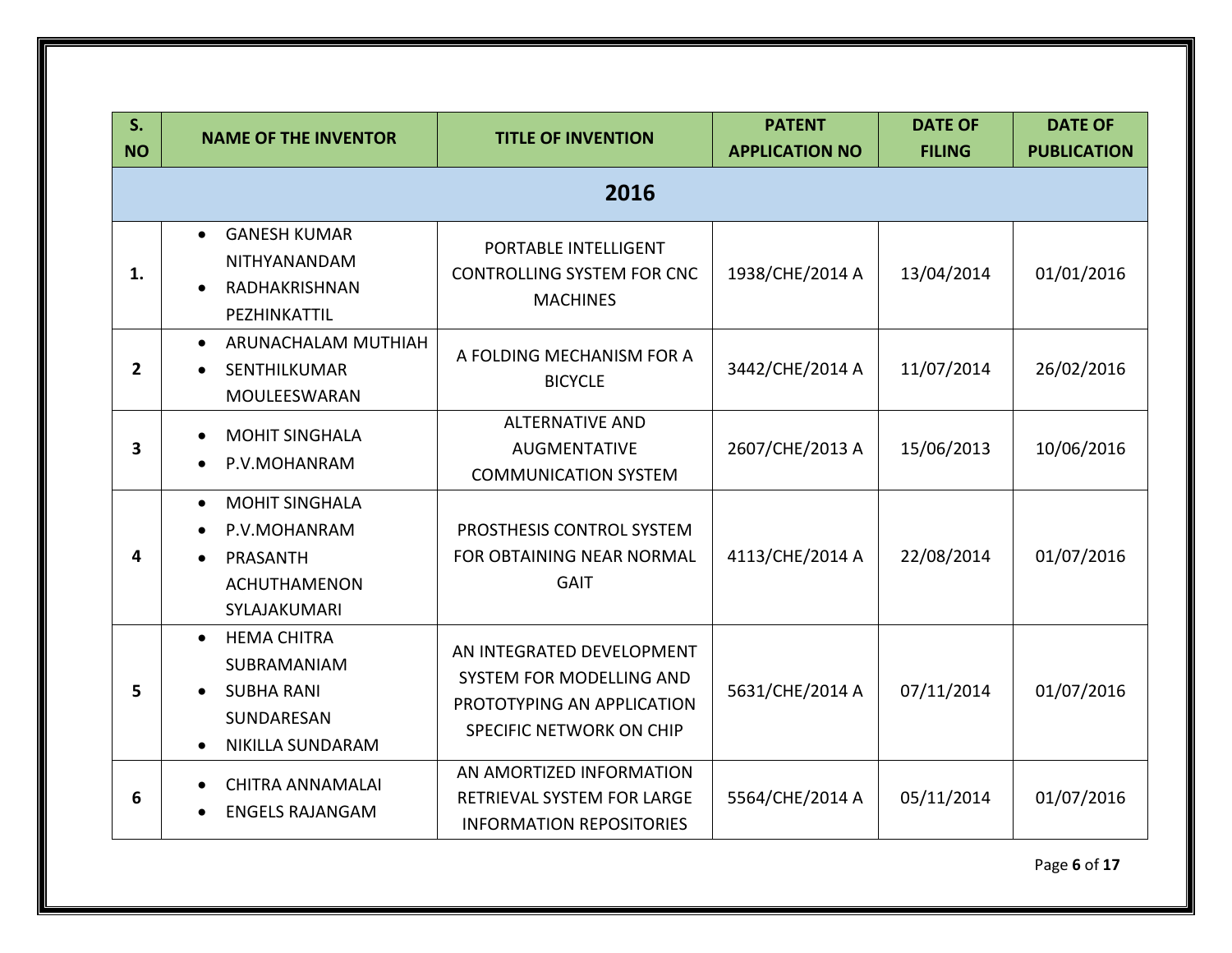|   | <b>MARX RAJANGAM</b><br>$\bullet$ | WITH HETEROGENEOUS,                                                                     |                 |            |            |
|---|-----------------------------------|-----------------------------------------------------------------------------------------|-----------------|------------|------------|
|   |                                   | UNSTRUCTURED CONTENT ITEMS                                                              |                 |            |            |
|   |                                   | <b>USING EXTEMPORIZED</b>                                                               |                 |            |            |
|   |                                   | HIERARCHICAL CONCEPTUAL                                                                 |                 |            |            |
|   |                                   | <b>GRAPH DERIVATION</b>                                                                 |                 |            |            |
|   | DR. JAGADEESH<br>$\bullet$        |                                                                                         |                 |            |            |
|   | <b>KANDASAMY</b>                  |                                                                                         |                 |            |            |
|   | ANDAMUTHU                         | A WHEELCHAIR ASSEMBLY FOR                                                               |                 |            |            |
| 7 | ABDUL BASHETH JAMAL               |                                                                                         | 1386/CHE/2014 A | 15/03/2014 | 01/07/2016 |
|   | <b>MOHIDEEN</b>                   | <b>CLIMBING A STAIRCASE</b>                                                             |                 |            |            |
|   | LAKSHMANPRASAD<br>$\bullet$       |                                                                                         |                 |            |            |
|   | <b>MURUGESAN</b>                  |                                                                                         |                 |            |            |
|   | MANIMUTHU<br>$\bullet$            | <b>INTELLIGENT METERING AND</b><br><b>CONTROLLING SYSTEM FOR</b><br><b>TRANSFORMERS</b> |                 |            |            |
|   | ARUNMOZHI                         |                                                                                         | 3751/CHE/2014 A | 31/07/2014 | 01/07/2016 |
| 8 | SHANKARRAM                        |                                                                                         |                 |            |            |
|   | VARADARAJAN                       |                                                                                         |                 |            |            |
|   | NAVANEETHAN<br>$\bullet$          |                                                                                         |                 |            |            |
|   | PALANISWAMY                       |                                                                                         |                 |            |            |
|   | UDHAYAKUMAR<br>$\bullet$          |                                                                                         |                 |            |            |
|   | SADASIVAM                         |                                                                                         |                 |            |            |
|   | ANANDAVEL MURUGESAN<br>$\bullet$  |                                                                                         |                 |            |            |
|   | <b>SWEATHA</b>                    | HEAD CONTROLLED ELECTRICAL                                                              |                 |            |            |
| 9 | SOUNDARARAJAN                     | <b>WHEELCHAIR</b>                                                                       | 1096/CHE/2015 A | 05/03/2015 | 09/09/2016 |
|   | SHANMUGA PRABU<br>$\bullet$       |                                                                                         |                 |            |            |
|   | SELVARAJ                          |                                                                                         |                 |            |            |
|   | AZHAGUSUNDARAM<br>$\bullet$       |                                                                                         |                 |            |            |
|   | TAMILSELVAN                       |                                                                                         |                 |            |            |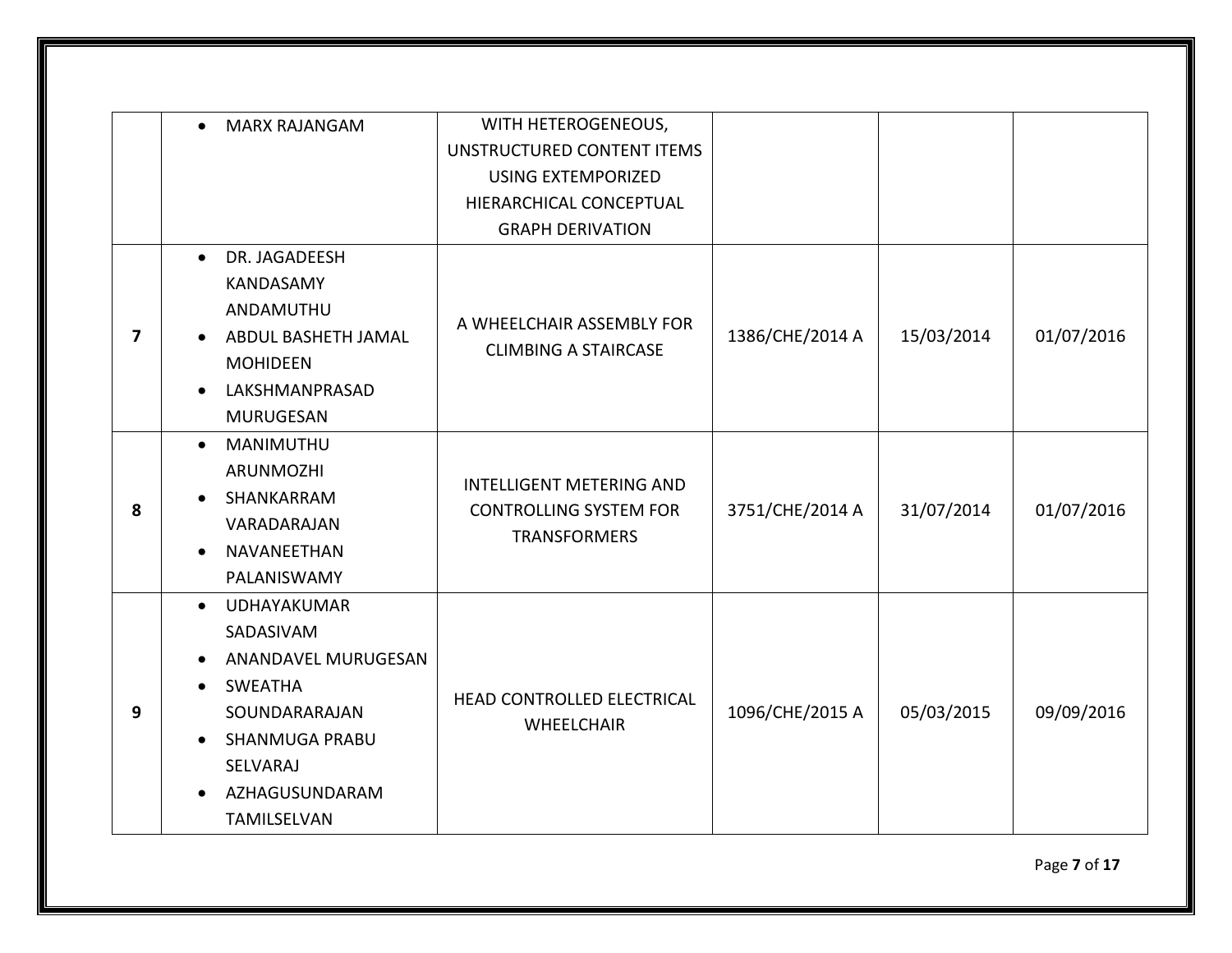|    |                                                                                                              | 2017                                                                                                             |                 |            |            |
|----|--------------------------------------------------------------------------------------------------------------|------------------------------------------------------------------------------------------------------------------|-----------------|------------|------------|
| 10 | SHARMA SARAVANAN<br>$\bullet$<br><b>MANOHARAN</b><br><b>KARUPPANNAN</b>                                      | <b>INVOLUNTARY METHOD FOR</b><br>SEPARATING WASTE PARTICLES<br><b>USING WASTE PARTICLES</b><br><b>SEPARATOR</b>  | 4697/CHE/2015 A | 04/09/2015 | 10/03/2017 |
| 11 | • V RAMAMURTHY<br>J HEMA<br>J VIJAYEESWARRI<br>$\bullet$                                                     | AN ADSORBENT FOR EFFECTIVE<br><b>FLUORIDE REMOVAL FROM</b><br><b>GROUNDWATER</b>                                 | 4835/CHE/2015 A | 11/09/2015 | 17/03/2017 |
| 12 | MUTHUKUMAR MUTHU<br>$\bullet$<br>VELMURUGAN<br><b>RAJESH RAMADASS</b><br><b>K.PRAKASAN</b><br>R.RUDRAMOORTHY | UNICYCLE WITH EFFECTIVE<br><b>LEARNING AND TURNING</b><br><b>MECHANISM</b>                                       | 6230/CHE/2015 A | 19/11/2015 | 30/06/2017 |
| 13 | <b>BALAJI RAMAMOORTHY</b>                                                                                    | LEAD ZIRCONIUM TITANATE -<br><b>EPOXY COMPOSITE HAVING</b><br>EFFECTIVE PIEZOELECTRIC<br><b>PROPERTY</b>         | 201641018900 A  | 01/06/2016 | 08/12/2017 |
|    |                                                                                                              | 2018                                                                                                             |                 |            |            |
| 14 | <b>J.C.SAKTHIVEL</b><br><b>S.RAJESH KUMAR</b>                                                                | AN ECO-FRIENDLY NATURAL<br>SIZING COMPOSITION TO<br><b>IMPROVE THE WEAVABILITY OF</b><br><b>COTTON WARP YARN</b> | 201641028463 A  | 22/08/2016 | 23/02/2018 |
| 15 | <b>AKHILESH</b><br>$\bullet$<br>BALASUBRAMANIAN<br>ARUN PANDIAN JAYARAM<br>$\bullet$                         | SMART ACCIDENT PREVENTION<br><b>SYSTEM</b>                                                                       | 201641030539 A  | 07/09/2016 | 09/03/2018 |

Page **8** of **17**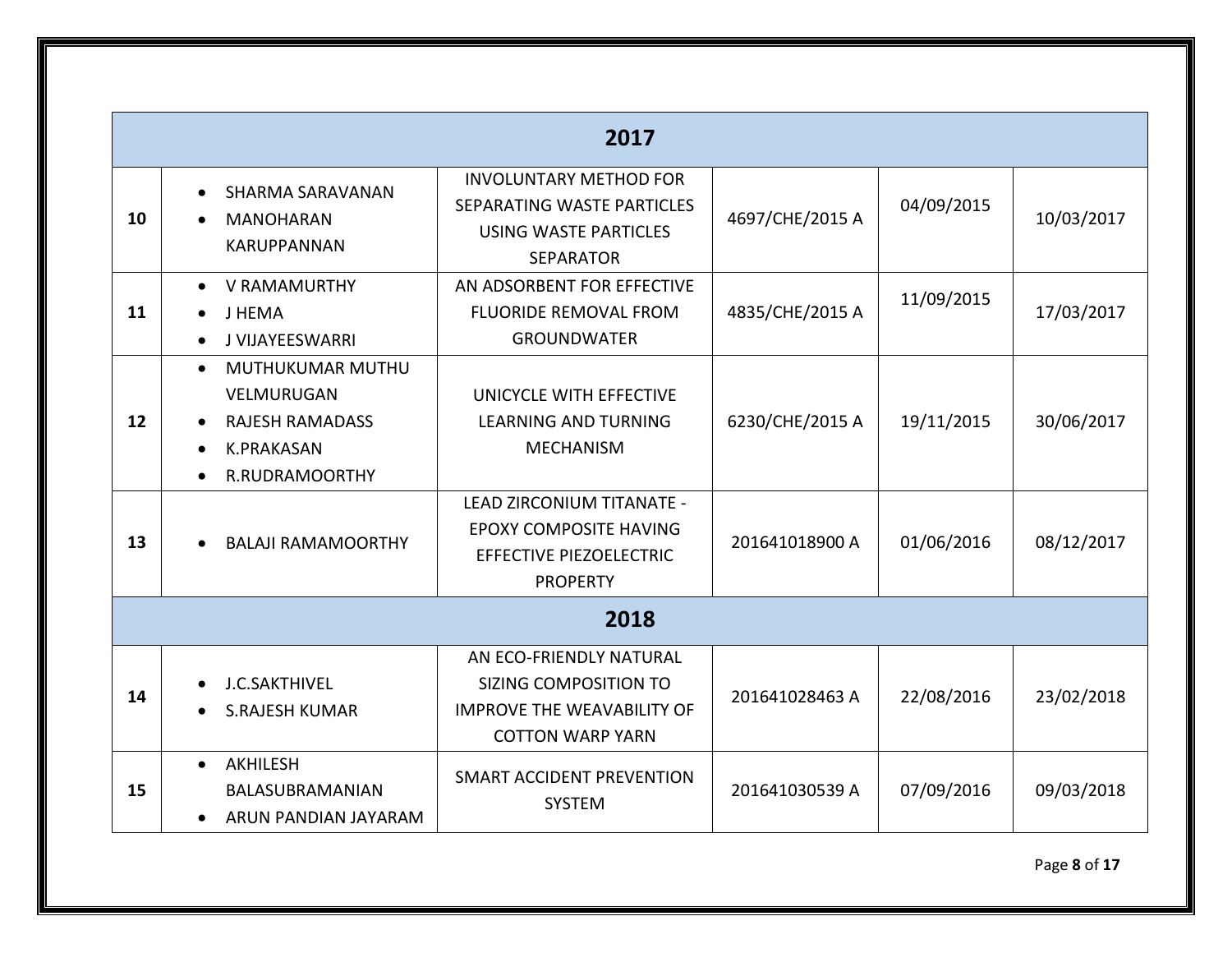|    | <b>MANIRAM DURAIRAJA</b><br>$\bullet$<br>PRABAKARAN<br>$\bullet$<br>SATHASIVAM<br><b>SUBHA RANI</b><br>$\bullet$<br>SUNDARESAN<br>SIVARAJ DHANDAPANI<br>$\bullet$                                                             |                                                                                                              |                |            |            |
|----|-------------------------------------------------------------------------------------------------------------------------------------------------------------------------------------------------------------------------------|--------------------------------------------------------------------------------------------------------------|----------------|------------|------------|
| 16 | <b>SUBHA RANI</b><br>$\bullet$<br>SUNDARESAN<br>SIVARAJ DHANDAPANI<br>$\bullet$<br>SATHYANARAYANAN<br><b>ESAKKIAPPAN</b><br><b>GOKUL DEEPAN</b><br>DEVARAJAN<br><b>NITHIN BOOPATHI</b><br><b>VIDHYASAGAR PANEER</b><br>SELVAM | <b>IOT BASED SMART WALKING</b><br><b>CANE FOR TYPHLOTIC WITH</b><br><b>VOICE ASSISTANCE</b>                  | 201641030540 A | 07/09/2016 | 09/03/2018 |
| 17 | <b>DR S JAYANTHI</b><br>$\bullet$<br><b>HEMAMALINI R</b><br>PREETHI <sub>P</sub><br>$\bullet$                                                                                                                                 | PROCESS OF PREPARING<br>ARBUSCULAR MYCORRHIZA (AM)<br><b>FUNGI USING COIR PITH FIBRE</b><br><b>SUBSTRATE</b> | 201641033972 A | 04/10/2016 | 06/04/2018 |
| 18 | DR. T. KESAVAMURTHY<br>$\bullet$<br>DR. K. THIYAGARAJAN<br>$\bullet$                                                                                                                                                          | A MAGNETIC RESONANCE<br><b>IMAGING SYSTEM</b>                                                                | 201641034512 A | 07/10/2016 | 13/04/2018 |
| 19 | DR. S. UDHAYA KUMAR<br>$\bullet$<br>N. DHINESH KRISHNA<br>S. ABHINANDHAN                                                                                                                                                      | <b>TOGGLE MECHANISM FOR STAIR-</b><br><b>CLIMBING WHEELS</b>                                                 | 201641034513 A | 07/10/2016 | 13/04/2018 |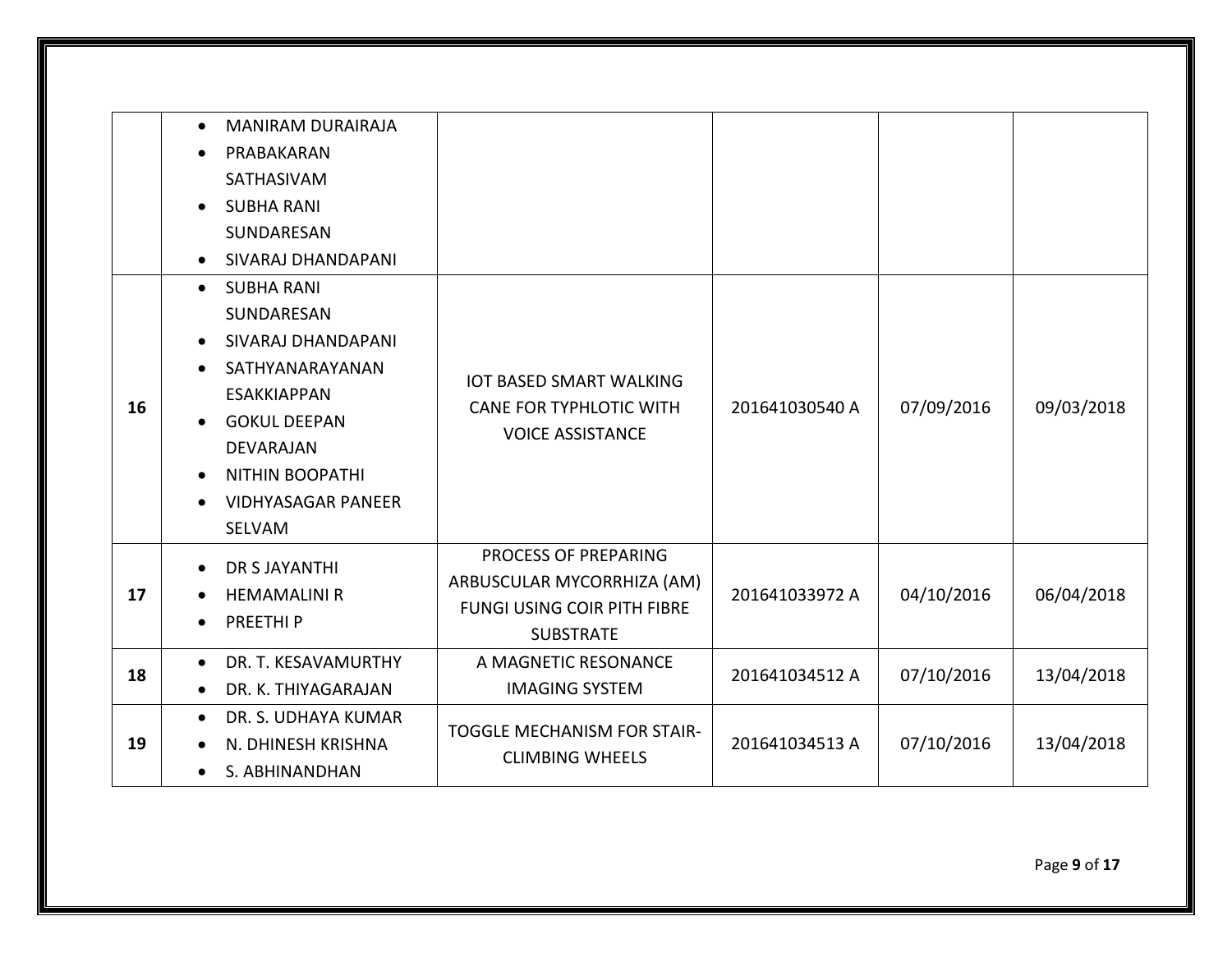| 20 | <b>ATHIRA R ALATE</b><br>$\bullet$<br>KANTHALAKSHMI<br>SRINIVASAN                                                                                              | STACKING AND COUNTING UNIT<br><b>FOR PACKAGING MACHINERY</b>                                                  | 201641034758 A | 11/10/2016 | 13/04/2018 |
|----|----------------------------------------------------------------------------------------------------------------------------------------------------------------|---------------------------------------------------------------------------------------------------------------|----------------|------------|------------|
| 21 | GOKULRANGARAJAN<br>$\bullet$<br>SATHYANARAYANAN<br><b>RAJESH RAMADASS</b><br><b>K PRAKASAN</b><br>R.RUDRAMOORTHY<br>$\bullet$                                  | <b>MULTI PURPOSE VEHICLE FOR</b><br>LEG DISABLED AND SPINE<br><b>INJURED PATIENTS</b>                         | 201641035302 A | 14/10/2016 | 20/04/2018 |
| 22 | AKILESWARAN. K<br>$\bullet$<br>AKSHYAKUMAR. K<br>$\bullet$<br><b>KARTHIKEYAN. S</b><br>$\bullet$<br>DHARMALINGAM. N<br>$\bullet$<br>CHINNASAMY. C<br>$\bullet$ | POWERISED PUSHER TROLLEY<br>WITH HYDRAULIC POWER PACK                                                         | 201841018242 A | 16/05/2018 | 25/05/2018 |
| 23 | AKILESWARAN. K<br>$\bullet$<br>AKSHYAKUMAR. K<br><b>KARTHIKEYAN, S</b><br>$\bullet$<br>DHARMALINGAM. N<br>CHINNASAMY. C<br>$\bullet$                           | ANTI-STICKING OF SAND IN SAND<br>- MIXER USING CERAMIC TILES                                                  | 201841018243 A | 16/05/2018 | 25/05/2018 |
| 24 | <b>R.SENTHIL PRABHA</b><br>$\bullet$<br>DR.R.VIDHYAPRIYA<br>N.RAVITHA RAJALAKSHMI<br>$\bullet$                                                                 | SYSTEM AND METHOD FOR<br><b>CONTINUOUS TOUCH DYNAMIC</b><br><b>USER AUTHENTICATION</b>                        | 201641041414 A | 03/12/2016 | 08/06/2018 |
| 25 | DR. G. THILAGAVATHI,<br>$\bullet$<br>DR. S. NEELAKRISHNAN,<br>DR. T. SENTHILRAM,<br>CONSULTANT                                                                 | <b>METHOD OF MAKING A</b><br>MECHANICAL THERMO BONDED<br><b>FIBROUS STRUCTURED FILTER</b><br><b>CARTRIDGE</b> | 201841020015 A | 29/05/2018 | 08/06/2018 |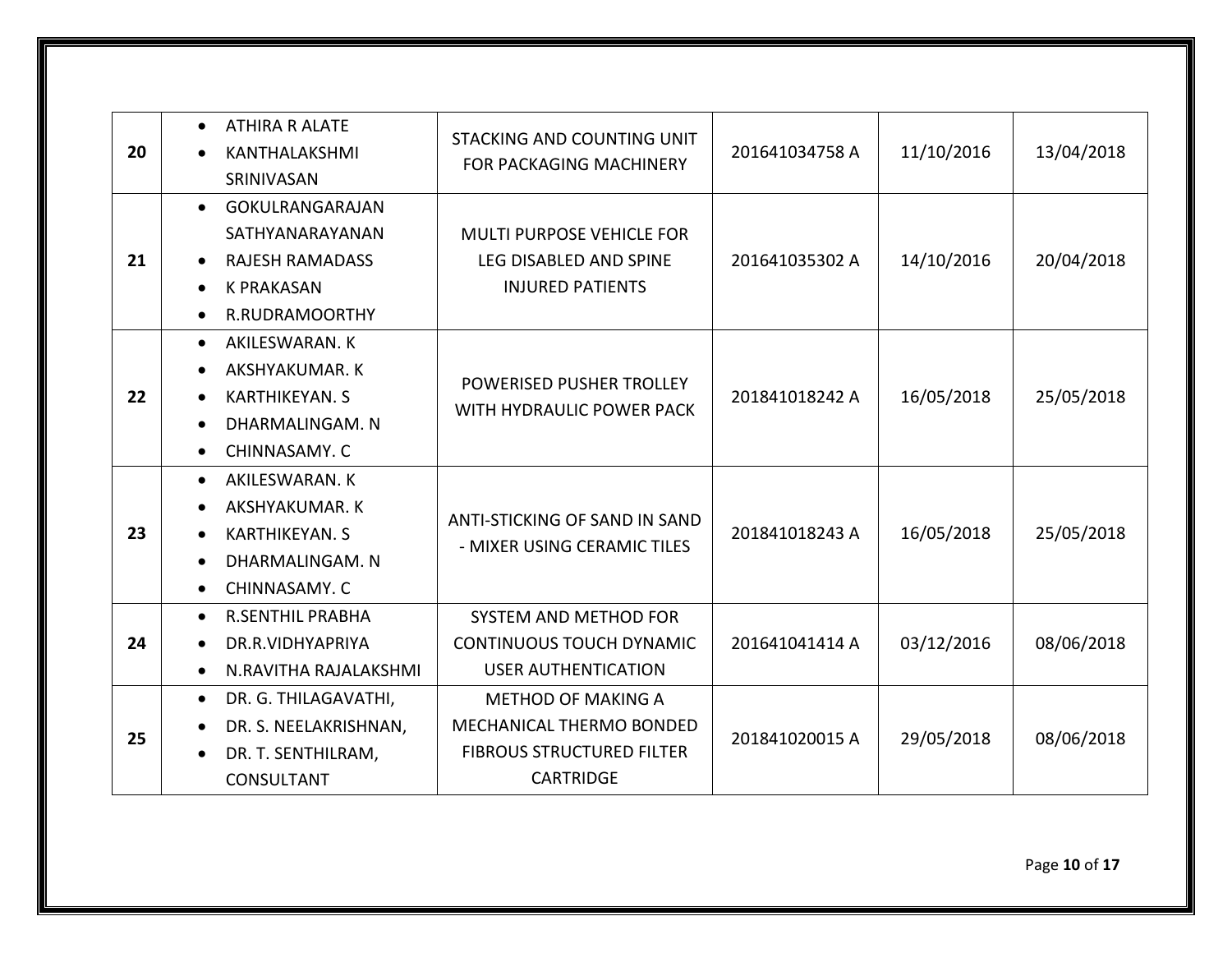| 26 | DR. R. VELAVAN<br>$\bullet$<br>DR. J. RAVICHANDRAN<br>L.MANICKAM<br>$\bullet$                                                                 | A SOLAR ENERGY COLLECTOR                                                                                               | 201641043163 A | 17/12/2016 | 22/06/2018 |
|----|-----------------------------------------------------------------------------------------------------------------------------------------------|------------------------------------------------------------------------------------------------------------------------|----------------|------------|------------|
| 27 | <b>PRIYAL</b><br>$\bullet$<br><b>KRISHNAN.V</b><br>VIGNESH.V<br>AJEESH.R.P                                                                    | SYSTEM AND METHOD FOR<br><b>RELIEVING PAIN USING</b><br><b>VIBRATION AND ALTERNATE</b><br><b>HEATING &amp; COOLING</b> | 201641043605 A | 21/12/2016 | 22/06/2018 |
| 28 | <b>REKHA RAJAGOPAL</b><br>$\bullet$<br><b>VIDHYAPRIYA</b><br>RANGANATHAN                                                                      | MULTIMODAL BIOMETRICS<br><b>BASED SECURE HEALTH CARE</b><br><b>MONITORING SYSTEM</b>                                   | 201641043606 A | 21/12/2016 | 22/06/2018 |
| 29 | <b>M.SENTHIL KUMAR</b><br>$\bullet$<br>A.MANOJ<br>$\bullet$<br><b>P.HARIHARA VIGNESH</b><br>P.KRISHNA VIGNESH<br>$\bullet$<br>P.VISHNUVARDHAN | <b>RECLINING AND STANDING</b><br>MECHANISM OF A WHEELCHAIR<br><b>ASSEMBLY</b>                                          | 201741005013 A | 13/02/2017 | 17/08/2018 |
| 30 | SIVAKUMAR THANGAVEL<br>$\bullet$<br>ANUSHA THANGANADAR<br>GEETHARAJAKUMARI<br>$\bullet$<br><b>RAJENDRAN</b>                                   | SYSTEM AND METHOD FOR<br><b>ENCRYPTING AND DECRYPTING</b><br>DATA USING NQUEEN PROBLEM                                 | 201741010522 A | 24/03/2017 | 28/09/2018 |
| 31 | DHANARAJ KARTHIKA<br>$\bullet$<br><b>RENUKA</b><br>DR. P. VISALAKSHI<br>DR. T.HAMSAPRIYA<br>$\bullet$<br>DR.K.UMAMAHESWARI<br>$\bullet$       | SYSTEM AND METHOD FOR<br><b>CLASSIFYING SPAM E- MAIL</b><br>UTILIZING HYBRID CLASSIFIER                                | 201841037472 A | 04/10/2018 | 12/10/2018 |
| 32 | DR. PRIYA LAKSHMIPATHY<br>$\bullet$                                                                                                           | SYSTEM AND METHOD FOR<br>DETECTING A POSITION OF                                                                       | 201741014719 A | 25/04/2017 | 26/10/2018 |

Page **11** of **17**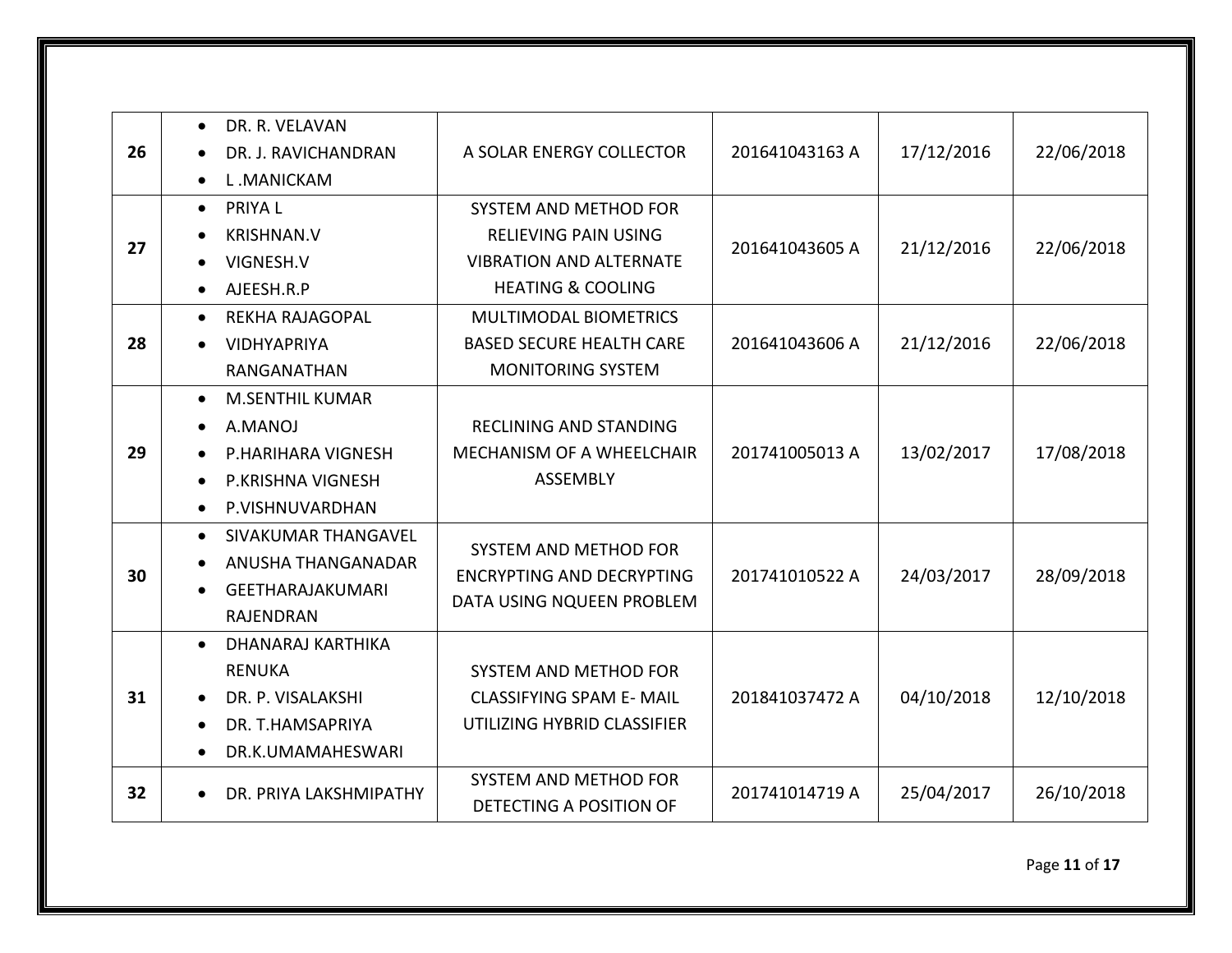|    | <b>SANJAY BALAJI</b><br>$\bullet$<br>MURALITHARAN<br><b>SURYA MUKILAN</b><br>$\bullet$<br><b>KRISHNAMURTHY</b><br><b>REVANTH</b><br>$\bullet$<br>VARADHARAJAN | PROBE DURING MINIMALLY<br><b>INVASIVE SURGERIES</b>                                                                                                                   |                |            |            |
|----|---------------------------------------------------------------------------------------------------------------------------------------------------------------|-----------------------------------------------------------------------------------------------------------------------------------------------------------------------|----------------|------------|------------|
| 33 | K. ANITHA KUMARI<br>G. SUDHA SADASIVAM                                                                                                                        | SYSTEM AND METHOD FOR<br>SECURITY ANALYSIS OF AN<br>ELGAMAL DIFFIE-HELLMAN<br><b>BASED TWO SERVER 3D MODEL</b><br>PASSWORD AUTHENTICATED<br>AND KEY EXCHANGE PROTOCOL | 201641022806 A | 02/07/2016 | 30/11/2018 |
|    |                                                                                                                                                               | 2019                                                                                                                                                                  |                |            |            |
| 34 | DR.SADAGOPAN<br>$\bullet$<br>PALANISAMY<br>AVINASH PANEERSELVAM<br><b>JAYAGURU</b><br><b>JOHN GEORGE</b><br><b>LOGU PRASATH</b><br>$\bullet$                  | <b>CARROT HARVESTER FOR</b><br>HARVESTING CARROTS FROM<br>SOIL                                                                                                        | 201741022907 A | 29/06/2017 | 04/01/2019 |
| 35 | SADAGOPAN<br>$\bullet$<br>PALANISWAMY<br><b>SHUBHAM SHARMA</b><br>$\bullet$                                                                                   | LOW COST IMPACT TESTING<br><b>MACHINE</b>                                                                                                                             | 201741022906 A | 29/06/2017 | 04/01/2019 |
| 36 | DR. SADAGOPAN<br>PALANISAMY                                                                                                                                   | <b>TRANSPORTATION DEVICE FOR</b><br>LIFTING AND TRANSPORTING A                                                                                                        | 201741022905   | 29/06/2017 | 04/01/2019 |

Page **12** of **17**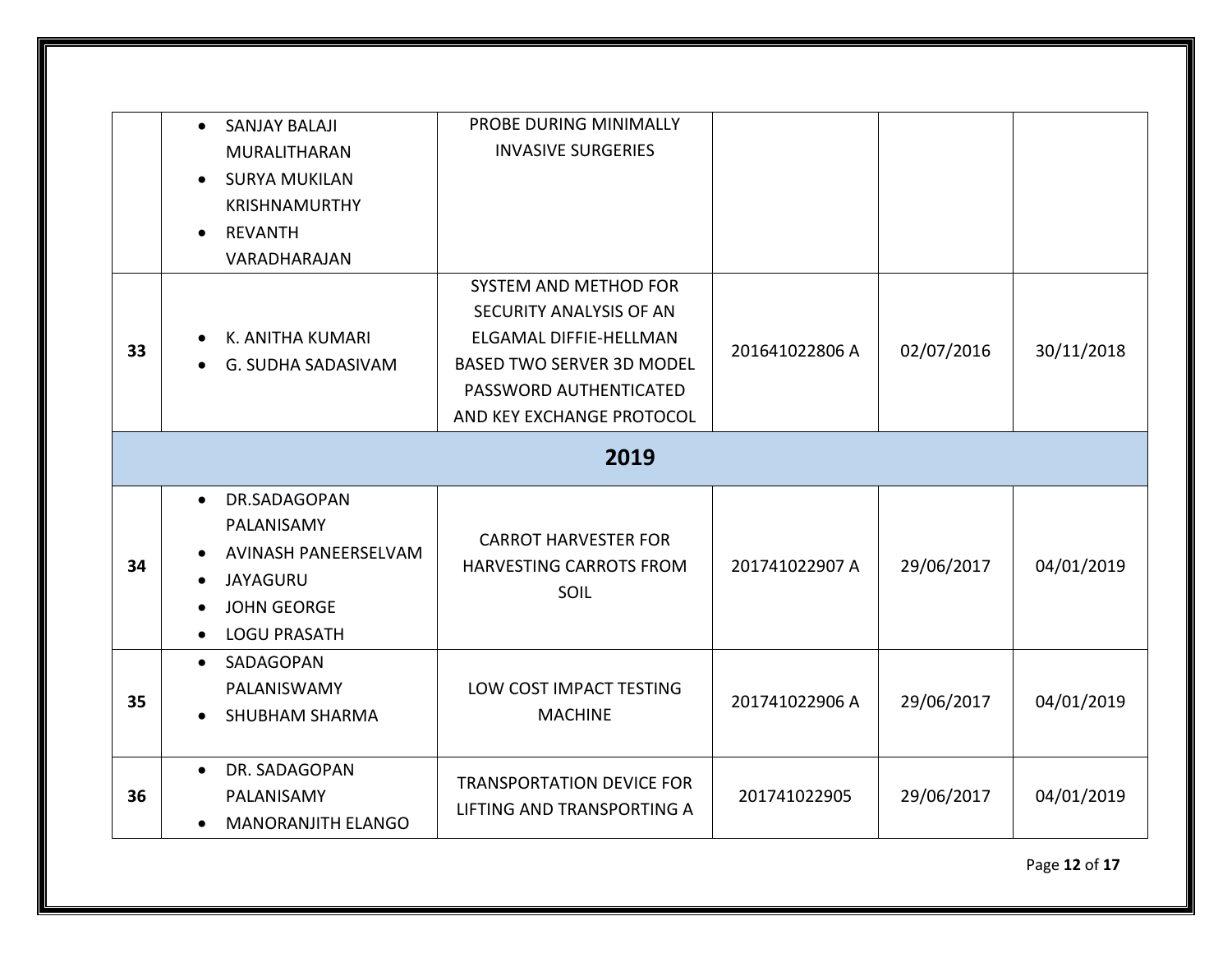|    | PRAKASH SUNDARRAJ<br>$\bullet$                                                                                              | PERSON FROM ONE PLACE TO                                                                                                    |                |            |            |
|----|-----------------------------------------------------------------------------------------------------------------------------|-----------------------------------------------------------------------------------------------------------------------------|----------------|------------|------------|
|    | PRIYANKA RAVI                                                                                                               | <b>ANOTHER PLACE</b>                                                                                                        |                |            |            |
|    | <b>VIGNESHDHARSAN RAVI</b>                                                                                                  |                                                                                                                             |                |            |            |
| 37 | VIJAYANAND<br>$\bullet$<br>VELUSWAMY<br>MOHANRAJ SELVAKUMAR<br><b>SRIVASTHAN RAJU</b><br><b>SINDHU RAMESH</b><br>$\bullet$  | SYSTEM AND METHOD FOR<br><b>ATTENUATING ACOUSTIC NOISE</b><br><b>HEARD BY A USER IN AN</b><br><b>INDUSTRIAL ENVIRONMENT</b> | 201741026199 A | 24/07/2017 | 25/01/2019 |
| 38 | <b>NALLASAMY P</b><br>$\bullet$<br><b>CHARAN VARMA</b><br>RAMARAJU<br><b>ARAVIIND K</b><br><b>PUTTA SRIRAM</b><br>$\bullet$ | REGENERATIVE ELECTRICITY<br><b>GENERATOR FOR GENERATING</b><br>ELECTRICITY FROM A SOURCE OF<br><b>RELATIVE MOTION</b>       | 201741027031 A | 29/07/2017 | 01/02/2019 |
| 39 | PALANISAMY,<br>$\bullet$<br>KANDHAVADIVU<br>RAMAMOORTHY, SURJIT<br>DURAISAMY,<br>$\bullet$<br><b>GOPALAKRISHNAN</b>         | <b>SURFACE FRICTION TESTING</b><br><b>MACHINE</b>                                                                           | 201941006660 A | 20/02/2019 | 01/03/2019 |
| 40 | MOHANRAJ SELVAKUMAR<br>$\bullet$<br><b>SRIVASTHAN RAJU</b><br><b>MADHAN GANESAN</b><br>YOGARAJ YUVARAJ<br>$\bullet$         | <b>AUTOMATIC EQUAL LENGTH</b><br><b>CUTTING MACHINE</b>                                                                     | 201741037616 A | 24/10/2017 | 26/04/2019 |
| 41 | T. ARAVINTHKUMAR<br>$\bullet$<br>DR. M. RAMALINGAM<br>T. KAMALAKANNAN<br>S. PRABHAKARAN                                     | <b>3-AXIS FORCE-TORQUE</b><br><b>SENSORDEVICE</b><br>PSG COLLEGE OF TECHNOLOGY                                              | 201941025484 A | 26/06/2019 | 05/07/2019 |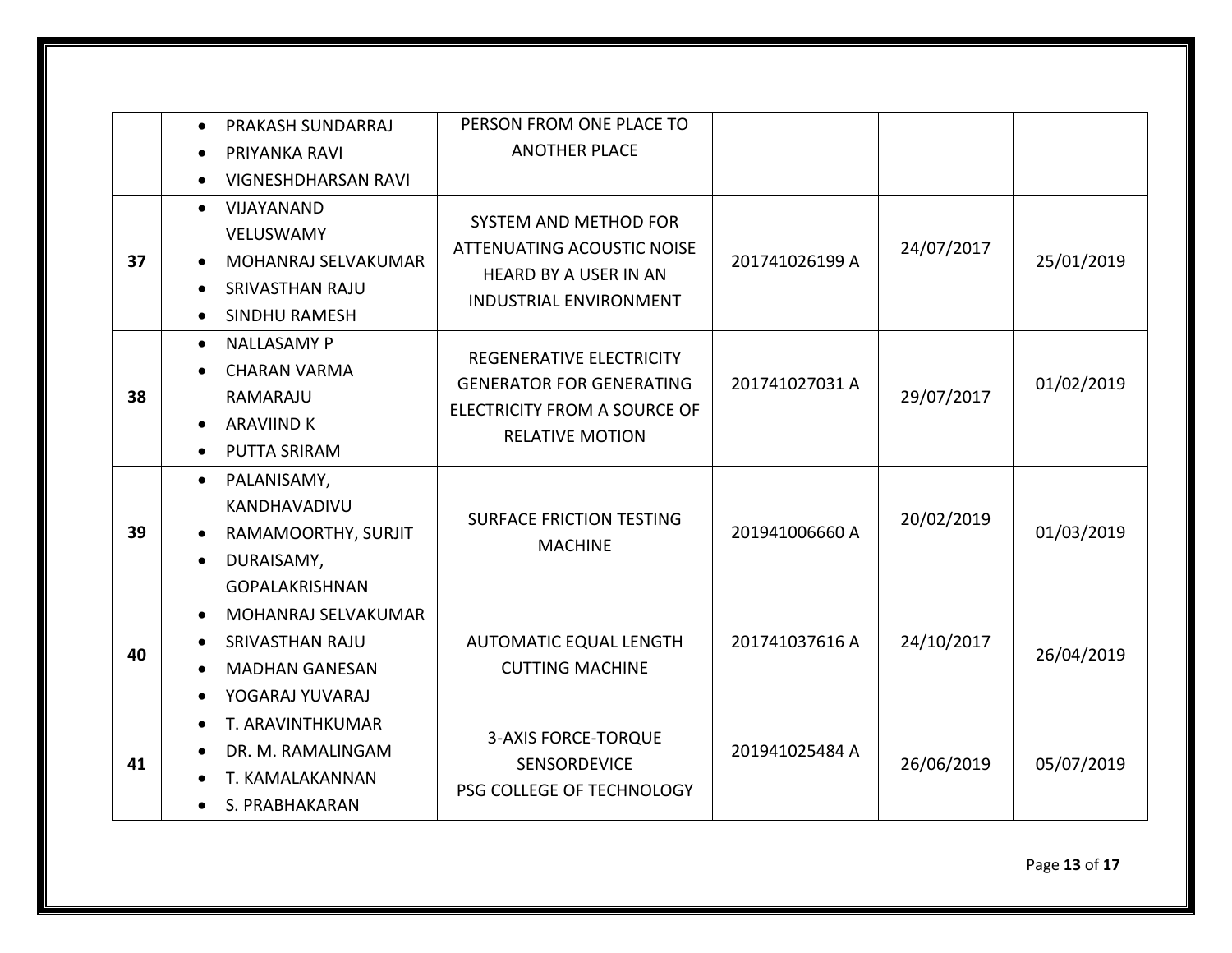|    | M. SUNDARAM<br>$\bullet$                                                                                    | PSG INSTITUTE OF MEDICAL                                                                      |                |            |            |
|----|-------------------------------------------------------------------------------------------------------------|-----------------------------------------------------------------------------------------------|----------------|------------|------------|
|    | DR. B. VINOD                                                                                                | <b>SCIENCES AND RESEARCH</b>                                                                  |                |            |            |
|    | DR. S.<br>$\bullet$                                                                                         | <b>L&amp;T TECHNOLOGY SERVICES</b>                                                            |                |            |            |
|    | <b>GNANAPOONGOTHAI</b>                                                                                      | LIMITED                                                                                       |                |            |            |
|    | R. KRISHNAMOORTHY<br>$\bullet$                                                                              |                                                                                               |                |            |            |
|    | $\bullet$ S.DEEPA                                                                                           | ARTIFICIAL INTELLIGENCE BASED                                                                 | 201941026190 A | 01/07/2019 | 02/08/2019 |
| 42 | N.BRINDHA                                                                                                   | SENSOR SYSTEM FOR ALCOHOL                                                                     |                |            |            |
|    | DR.S.BALAMURUGAN<br>$\bullet$                                                                               | DETECTION, SPEED CONTROL                                                                      |                |            |            |
|    | C.VIJAYAKUMAR                                                                                               | <b>AND PREDICTION</b>                                                                         |                |            |            |
| 43 | <b>TARUN GEORGE MADDILA</b><br>$\bullet$                                                                    | <b>SYSTEM AND METHOD FOR</b><br>DETERMINING SAFE SPEED FOR<br><b>VEHICLES</b>                 | 201841004136 A | 03/02/2018 | 09/08/2019 |
| 44 | DR. R. LATHA<br>$\bullet$<br>DR. S. KANTHALAKSHMI<br>DR. N. ARCHANA<br>MR. A. SRI HARI KRISHNA<br>$\bullet$ | SYSTEM AND DEVICE FOR<br><b>CHARGING ONE OR MORE</b><br><b>ENERGY STORAGE DEVICES</b>         | 201941032066 A | 07/08/2019 | 30/08/2019 |
| 45 | DR. S. BABU<br>$\bullet$                                                                                    | AN INTEGRATED SOLAR WATER<br><b>HEATER WITH MECHANICAL</b><br>INSULATIONBACKGROUND            | 201841007747 A | 01/03/2018 | 06/09/2019 |
| 46 | SP.RAJAMOHANA<br>K.UMAMAHESWARI                                                                             | <b>SYSTEM AND METHOD FOR</b><br><b>EXTRACTING FEATURESFROM E-</b><br><b>COMMERSE PLATFORM</b> | 201841010334 A | 21/03/2018 | 27/09/2019 |
| 47 | <b>L ASHOK KUMAR</b><br>$\bullet$<br><b>RIA GEORGE</b>                                                      | SENSOR BASED REHABILITATION<br><b>DEVICE</b>                                                  | 201841023134 A | 21/06/2018 | 11/10/2019 |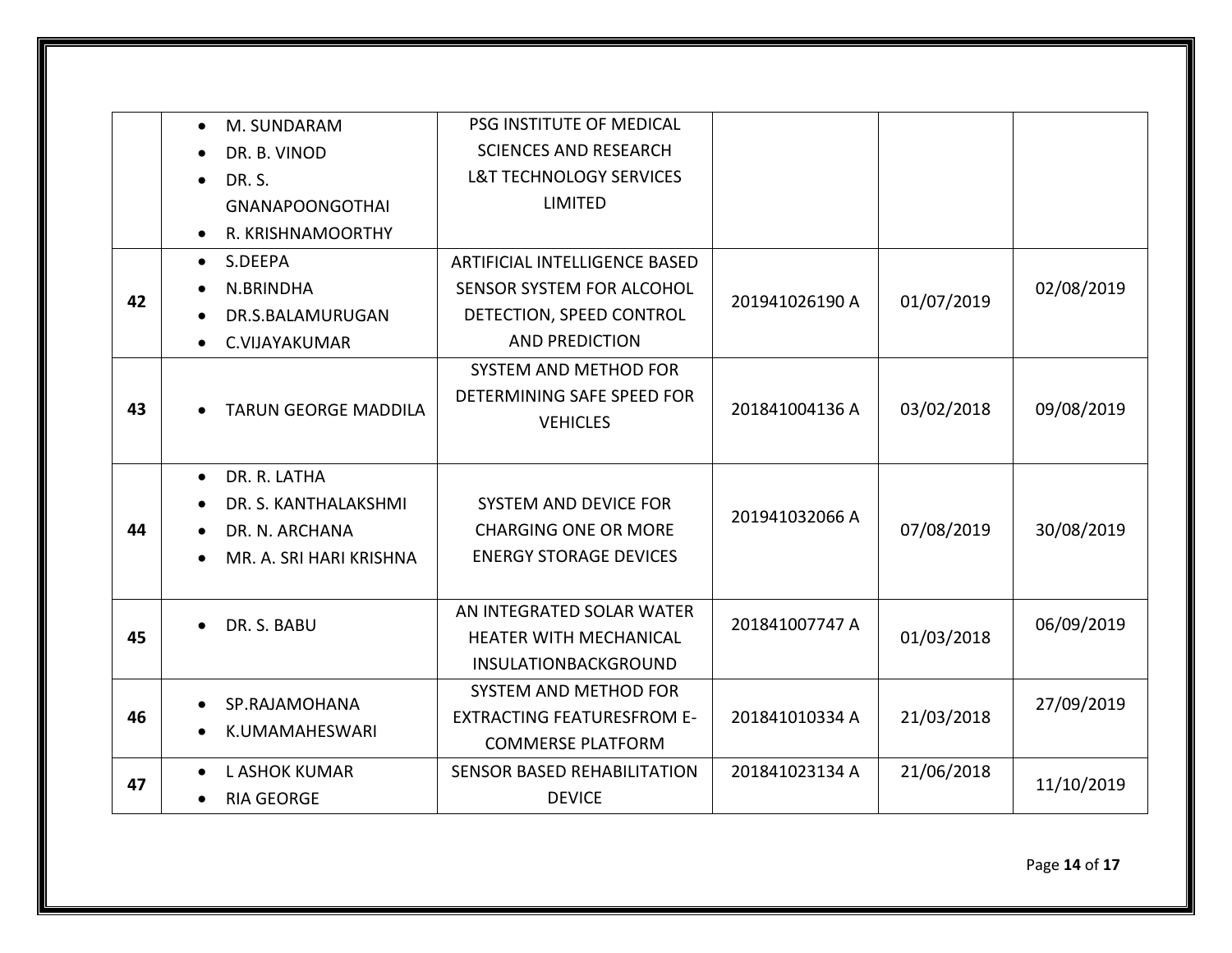| 03/10/2019<br>48<br><b>ABSORBING RADIATION</b><br><b>DR.L. ASHOK KUMAR</b><br>18/10/2019<br>A PORTABLE HYDRO-POWERED<br><b>ASHOK KUMAR</b><br>$\bullet$<br>49<br>25/04/2019<br>201941016559 A<br><b>RIA GEORGE</b><br><b>REHABILITATION DEVICE</b><br>$\bullet$<br><b>SRIVASTHAN R</b><br><b>SYSTEM AND METHOD FOR</b><br>$\bullet$<br>201841015666 A<br>25/04/2018<br>01/11/2019<br>50<br><b>MAINTAINING PRESSURE</b><br><b>AKILAN V</b><br><b>GRADIENT OF A TYRE</b><br><b>UDHAYA KUMAR</b><br>A WEARABLE NAVIGATION<br>DR.L. S. JEYASHREE |  |  |  |  |  |  |
|----------------------------------------------------------------------------------------------------------------------------------------------------------------------------------------------------------------------------------------------------------------------------------------------------------------------------------------------------------------------------------------------------------------------------------------------------------------------------------------------------------------------------------------------|--|--|--|--|--|--|
|                                                                                                                                                                                                                                                                                                                                                                                                                                                                                                                                              |  |  |  |  |  |  |
|                                                                                                                                                                                                                                                                                                                                                                                                                                                                                                                                              |  |  |  |  |  |  |
|                                                                                                                                                                                                                                                                                                                                                                                                                                                                                                                                              |  |  |  |  |  |  |
|                                                                                                                                                                                                                                                                                                                                                                                                                                                                                                                                              |  |  |  |  |  |  |
|                                                                                                                                                                                                                                                                                                                                                                                                                                                                                                                                              |  |  |  |  |  |  |
|                                                                                                                                                                                                                                                                                                                                                                                                                                                                                                                                              |  |  |  |  |  |  |
|                                                                                                                                                                                                                                                                                                                                                                                                                                                                                                                                              |  |  |  |  |  |  |
| 06/12/2019<br><b>ASSISTANT SYSTEM FOR</b><br>51<br>22/11/2019<br>DR. L. ASHOK KUMAR<br>201941047865 A                                                                                                                                                                                                                                                                                                                                                                                                                                        |  |  |  |  |  |  |
| <b>COGNITIVELY-IMPAIRED</b><br>S. MEENAKSHI AMMAL<br>$\bullet$                                                                                                                                                                                                                                                                                                                                                                                                                                                                               |  |  |  |  |  |  |
| <b>INDIVIDUALS</b>                                                                                                                                                                                                                                                                                                                                                                                                                                                                                                                           |  |  |  |  |  |  |
| DR. B. VINOTH KUMAR<br><b>SYSTEM AND METHOD FOR</b><br>$\bullet$                                                                                                                                                                                                                                                                                                                                                                                                                                                                             |  |  |  |  |  |  |
| 201941040131 A<br>DR. P. SIVA KUMAR<br>NOTIFYING AN ARRIVAL OF AN<br>52<br>03/10/2019<br>27/12/2019                                                                                                                                                                                                                                                                                                                                                                                                                                          |  |  |  |  |  |  |
| <b>EMERGENCY VEHICLE TO</b><br>DR.G.R.KARPAGAM                                                                                                                                                                                                                                                                                                                                                                                                                                                                                               |  |  |  |  |  |  |
| <b>AUTOMOTIVE VEHICLES</b><br>DR.K.UMAMAHESWARI<br>$\bullet$                                                                                                                                                                                                                                                                                                                                                                                                                                                                                 |  |  |  |  |  |  |
| 2020                                                                                                                                                                                                                                                                                                                                                                                                                                                                                                                                         |  |  |  |  |  |  |
| <b>SYSTEM AND METHOD FOR</b><br>DR.L. S. JEYASHREE                                                                                                                                                                                                                                                                                                                                                                                                                                                                                           |  |  |  |  |  |  |
| 53<br>24/12/2019<br>31/01/2020<br>PREDICTING A FALL STATE AND A<br>201941053600 A<br>P. PRABHU                                                                                                                                                                                                                                                                                                                                                                                                                                               |  |  |  |  |  |  |
| <b>GAITWELLNESS OF A PERSON</b>                                                                                                                                                                                                                                                                                                                                                                                                                                                                                                              |  |  |  |  |  |  |
| <b>DR.A.P.SENTHIL KUMAR</b><br>ALUMINIUM NANO-HYBRID<br>$\bullet$                                                                                                                                                                                                                                                                                                                                                                                                                                                                            |  |  |  |  |  |  |
| 54<br>202041007455 A<br>21/02/2020<br>28/02/2020<br><b>COMPOSITE PISTON RINGS FOR</b><br>DR.N.JAGADEESH                                                                                                                                                                                                                                                                                                                                                                                                                                      |  |  |  |  |  |  |
| <b>DIESEL ENGINES</b><br>DR. S. JANAKI<br>$\bullet$                                                                                                                                                                                                                                                                                                                                                                                                                                                                                          |  |  |  |  |  |  |
| <b>KAVIN PC</b><br>$\bullet$                                                                                                                                                                                                                                                                                                                                                                                                                                                                                                                 |  |  |  |  |  |  |
| <b>KOWSHIKA K</b><br>PORTABLE ENERGY CONVERSION<br>55<br>201841036435 A<br>27/09/2018<br>03/04/2020                                                                                                                                                                                                                                                                                                                                                                                                                                          |  |  |  |  |  |  |
| <b>DEVICE</b><br>ARAVINDASAMY MS                                                                                                                                                                                                                                                                                                                                                                                                                                                                                                             |  |  |  |  |  |  |
| DR. S. UDHAYAKUMAR                                                                                                                                                                                                                                                                                                                                                                                                                                                                                                                           |  |  |  |  |  |  |

Page **15** of **17**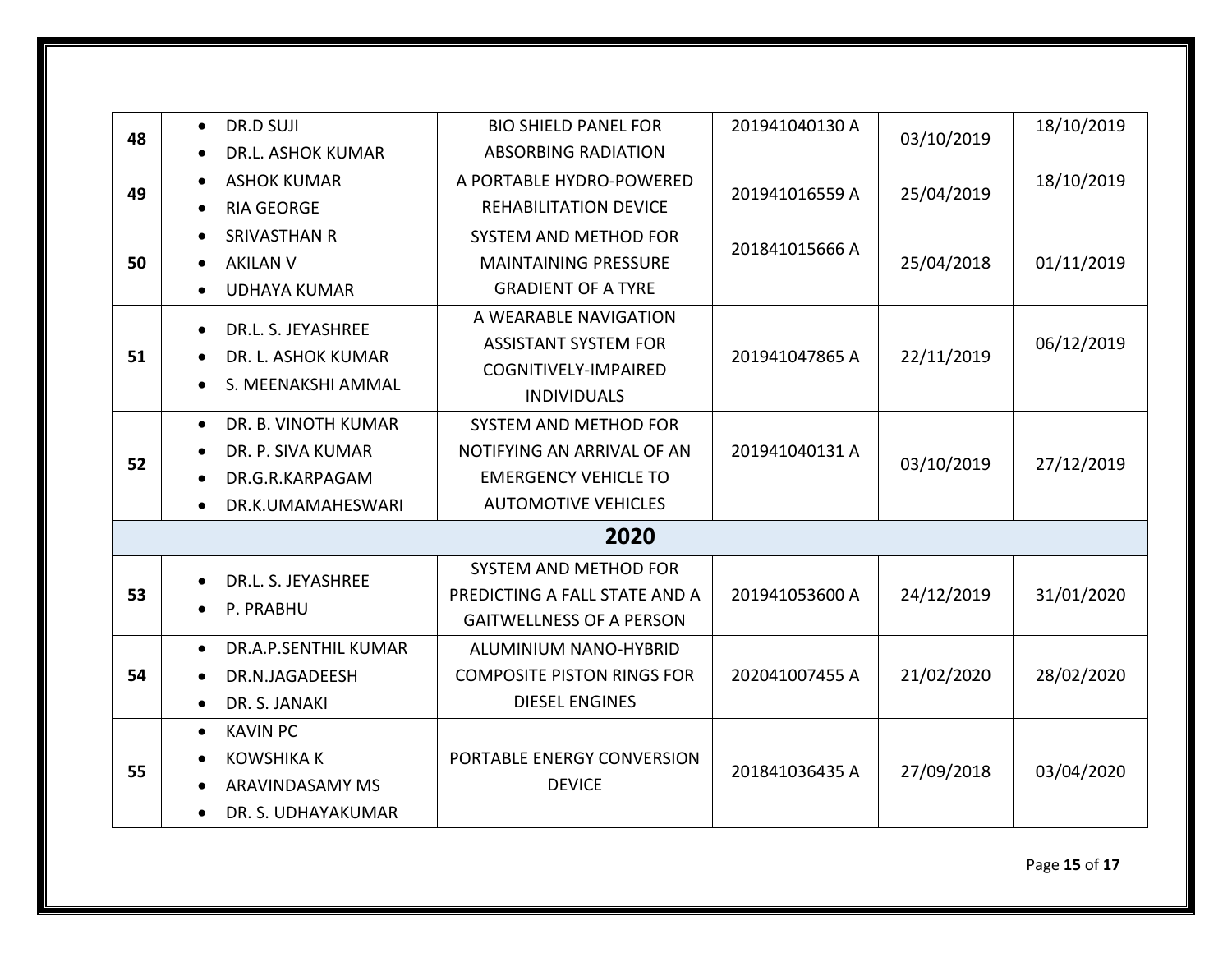| 56   | S. PRABHU<br>$\bullet$<br><b>K. VAIDEKI</b>                                                                                                                                                     | <b>WOUND DRESSING MATERIAL</b><br>USING BIO-SYNTHESIZED ZINC<br>OXIDE (ZNO) NANOPARTICLES                          | 201841040852 A | 29/10/2018 | 01/05/2020 |  |
|------|-------------------------------------------------------------------------------------------------------------------------------------------------------------------------------------------------|--------------------------------------------------------------------------------------------------------------------|----------------|------------|------------|--|
| 57   | SELVARAJ.K<br>$\bullet$<br>SUNDARAM.M<br>PRABHAKARAN.S<br>$\bullet$<br>VINOD.B<br>$\bullet$                                                                                                     | A WELDING APPARATUS                                                                                                | 201941008849 A | 07/03/2019 | 11/09/2020 |  |
| 58   | DR.P.T.VANATHI<br>$\bullet$<br>DR.K.GUNAVATHI<br>$\bullet$<br>DR.J.RAMESH<br>$\bullet$                                                                                                          | A DEVICE FOR LOW POWER<br>SIGNAL ACQUISITION AMPLIFIER<br><b>METHOD FOR BIOMEDICAL</b><br><b>APPLICATIONS</b>      | 202041041171 A | 23/09/2020 | 02/10/2020 |  |
| 2021 |                                                                                                                                                                                                 |                                                                                                                    |                |            |            |  |
| 59   | <b>PRADEEP KUMAR J</b><br>$\bullet$<br><b>SARAN KARTHICK K R</b><br>$\bullet$<br><b>KISHORE K P</b><br>$\bullet$<br><b>RANJITH KUMAR M</b><br>$\bullet$<br><b>VISHNU GOWTHAM S</b><br>$\bullet$ | <b>TOOL EQUIPPED WITH A</b><br><b>FLOATING MECHANISM FOR</b><br><b>DEBURRING A WORK PIECE</b>                      | 201941029510 A | 22/07/2019 | 29/01/2021 |  |
| 60   | MR. PRATHEESH KUMAR<br>$\bullet$<br><b>SELVA KUMARAN</b><br>DR.ELANGOVAN SOORIYA<br><b>MOORTHY</b><br>MR.MOHANRAJ<br>RAMASAMY                                                                   | <b>SYSTEM AND METHOD FOR</b><br><b>ENHANCED MATERIAL FLOW IN</b><br><b>TWO POINT INCREMENTAL</b><br><b>FORMING</b> | 202141006604 A | 17/02/2021 | 26/02/2021 |  |
| 61   | MRS. K. CHANDRA DEVI<br>$\bullet$<br>DR. A. KANDASWAMY                                                                                                                                          | DEVICE AND METHOD OF<br><b>CREATING A THREE</b>                                                                    | 201941042928 A | 22/10/2019 | 23/04/2021 |  |